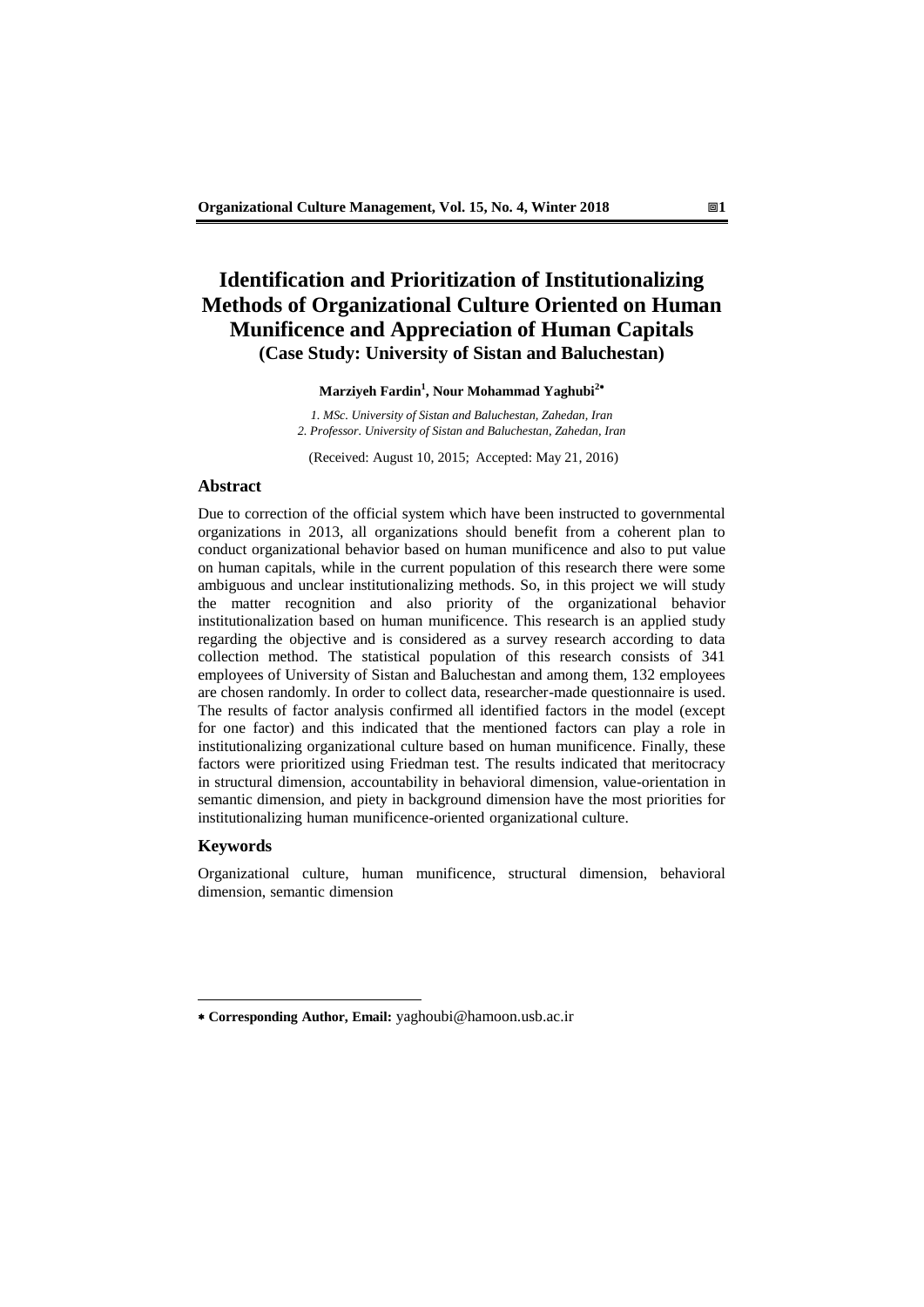# **The Relationship between Authentic Leadership and Organizational Transparency (Case Study: General Directorate of Roads and Urban Development of Kerman)**

**Mojgan Derakhshan<sup>1</sup> , Siroos Ghanbari<sup>2</sup> , Khalil Zandi<sup>3</sup> , Hamed Seifpanahi<sup>4</sup>**

*1. Assistant Professor, Faculty of Literature and Human Sciences, Islamic Azad University Kerman, Kerman, Iran*

*2. Associate Professor, Faculty of Literature and Human Sciences, Bu-Ali Sina University, Hamedan, Iran*

*3. Ph.D., Faculty of Literature and Human Sciences, Bu-Ali Sina University, Hamedan, Iran 4. MSc., Faculty of Education and Psychology, Shahid Beheshti University, Tehran, Iran*

(Received: October 11, 2015; Accepted: July 30, 2016)

### **Abstract**

The aim of this research is to study the relationship between authentic leadership and organizational transparency. The research method was descriptive-correlational. Statistical population was General Directorate of Roads and Urban Development staff of Kerman (270) and 118 subjects were selected using random sampling. The data collection tool was questionnaire. Validity of questionnaires was confirmed by experts' opinion and its reliability was confirmed by Cronbach's alpha coefficient. Data analysis was performed by Pearson correlation test and multiple regression (method: Stepwise). Results showed that there was a significant relationship between authentic leadership and its dimensions with organizational transparency. Results also showed that balanced processing dimension of authentic leadership is a significant predictor of organizational transparency, but the effect of other dimensions was not significant.

### **Keywords**

-

Internalized moral perspective, balanced processing, self-awareness, relational transparency, information.

**Corresponding Author, Email:** zandikhalil@yahoo.com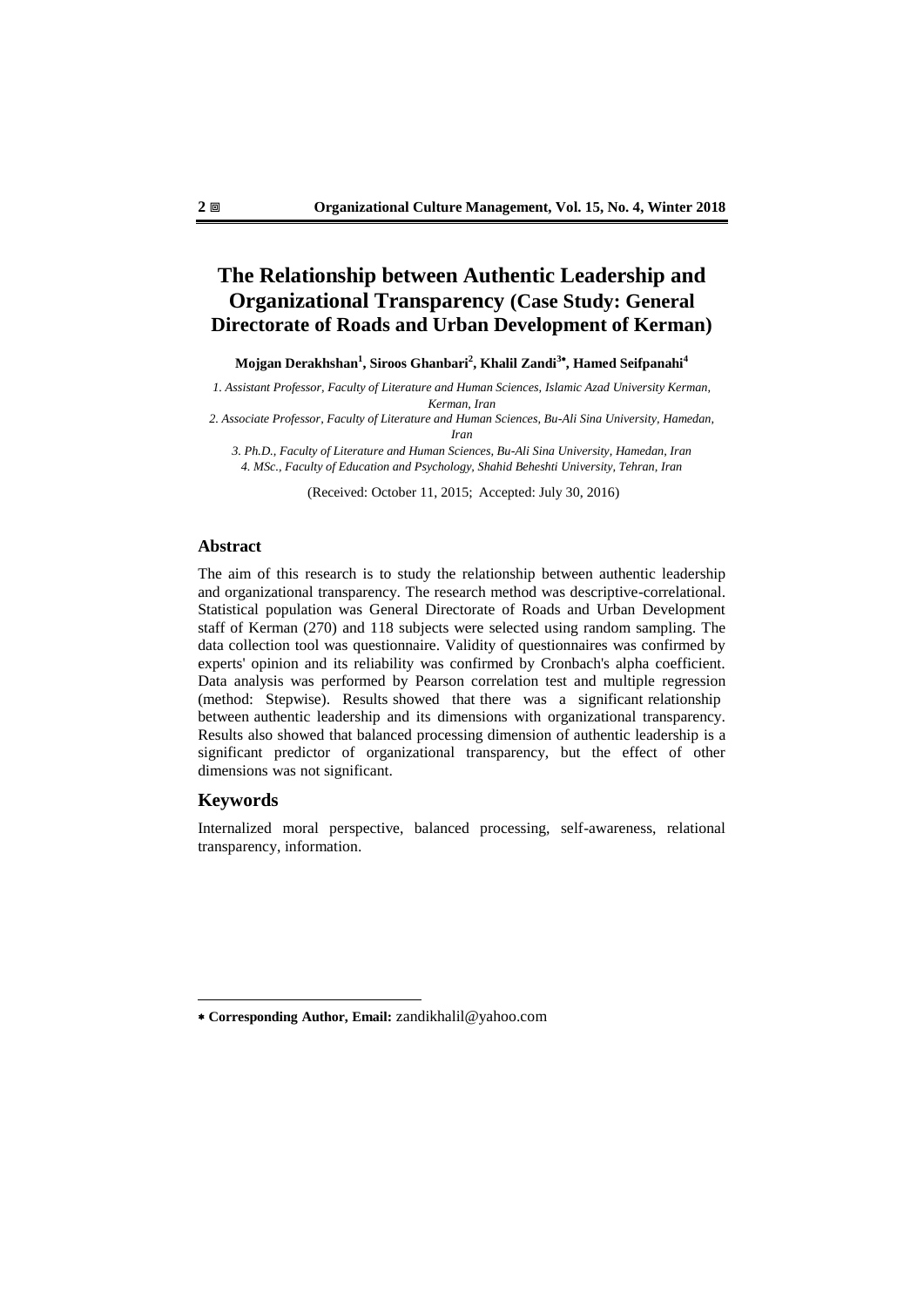# **Impact of Social Information Process on Individual Misbehavior of Employees with Respect to the Role of Emotions and Cohesion as Moderators**

**Abbas Gharib<sup>1</sup> , Ali Yasini<sup>2</sup> , Ardeshir Shiri<sup>2</sup>**

*1. MSc., Faculty of Management* ,*Ilam University, Ilam, Iran 2. Assistant Professor, Faculty of Management* ,*Ilam University, Ilam, Iran*

(Received: October 7, 2015; Accepted: May 9, 2016)

### **Abstract**

This study investigates the impact of social information process on individual misbehavior of employees with respect to the role of emotions and cohesion as moderators among university employees. The descriptive statistics techniques have been used in this research .Using simple distribution sampling, the sample size of 162 has been selected from the population of 280 university employees. In performing the survey, several questionnaires such as Ferguson (2007), Beneeth and Robinson (2000), Watson Clark and Telgen (1998), Dobbins and Zakaro (1968), and Robins (1998) have been used to evaluate the list of variables including misbehavior, emotions, and cooperation, respectively. Also, to evaluate the model, Structural Equation Modeling (SEM) method and Smart PLS application have been used. Results suggest that there is a positive correlation between social information factors and misbehavior. In addition, the co-operation and emotion moderate the relation between social information and individual misbehaviors.

#### **Keywords**

-

Social information process, misbehavior, cohesion, emotions.

**Corresponding Author, Email:** gharib7865@gmail.com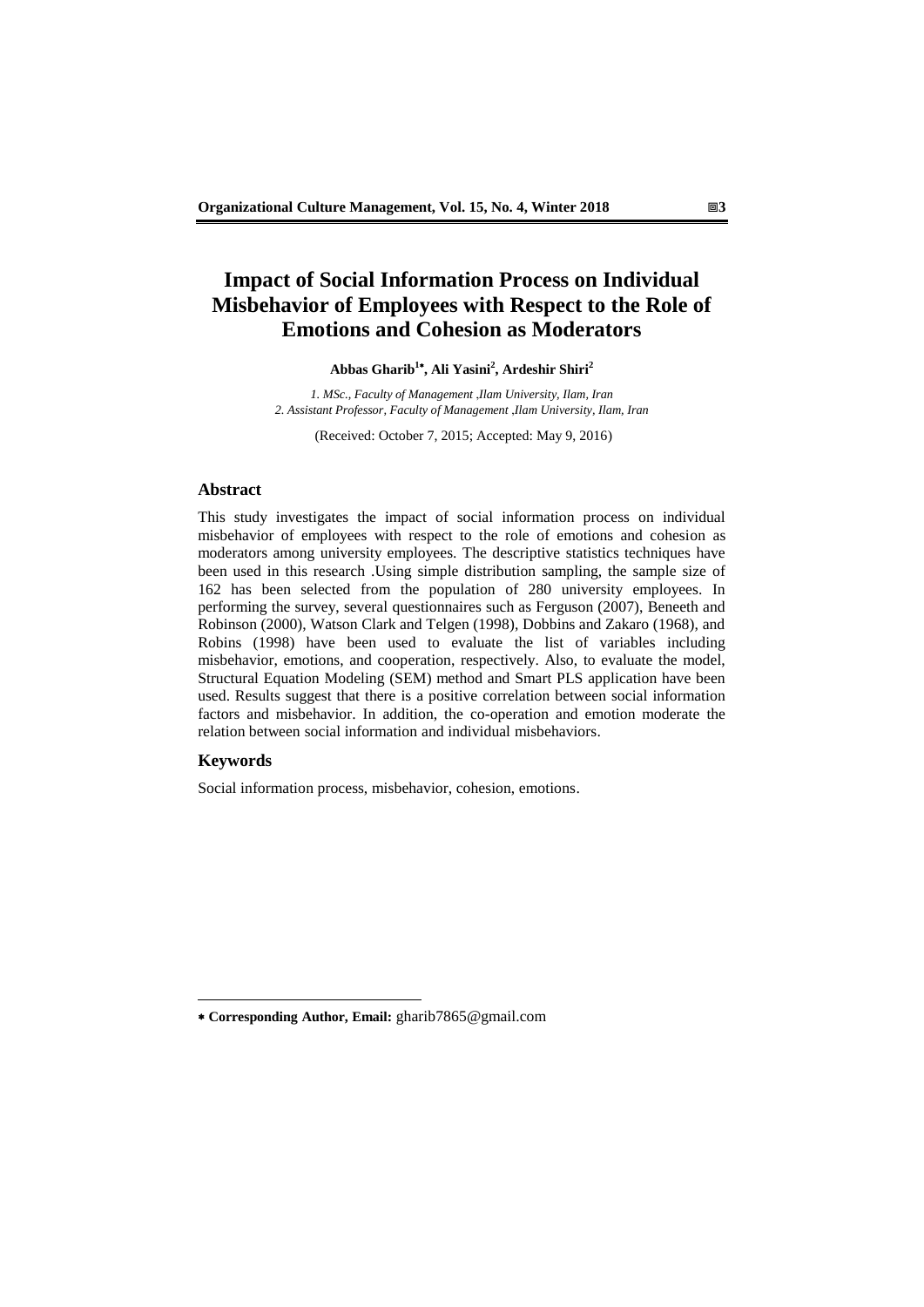# **Investigating the Effect of Organizational Citizenship Behavior on Social Loafing (Case Study: General Directorate of Roads and Urban Development of Karaj)**

**Mir Hadi Moazen Jamshidi<sup>1</sup> , Mohammad Sadegh Hassanzadeh<sup>1</sup> , Neda Moradi Nasrabad<sup>2</sup>**

*1. Assistant Professor, Department of public administration, Payame Noor University, Tehran, Iran 2. MSc., Department of public administration, Payame Noor University, Rasht, Iran*

(Received: September 19, 2015; Accepted: May 29, 2016)

### **Abstract**

This research was performed to investigate the organizational citizenship behavior effect on social loafing in General Directorate of Roads and Urban Development of Karaj. The organizational citizenship behavior concept has five dimensions consisting of royalty, affection, magnanimity, altruism, and virtue that were evaluated by questionnaire. The questionnaires of this research were distributed among 139 people of statistical population of all staff in General Directorate of Roads and Urban Development of Karaj. Structural equation model and Partial Least Square (PLS) methods of analysis were used to examine the hypotheses. The results indicated that among all organizational citizenship behavior dimensions, four dimensions have negative and meaningful effect on social loafing. The results of the research also indicated that among all organizational citizenship behavior dimensions, altruism dimension is the most influential to decrease social loafing.

### **Keywords**

-

Organizational citizenship behavior, social loafing, General Directorate of Roads and Urban Development.

**Corresponding Author, Email:** jamshidi.hadi@gmail.com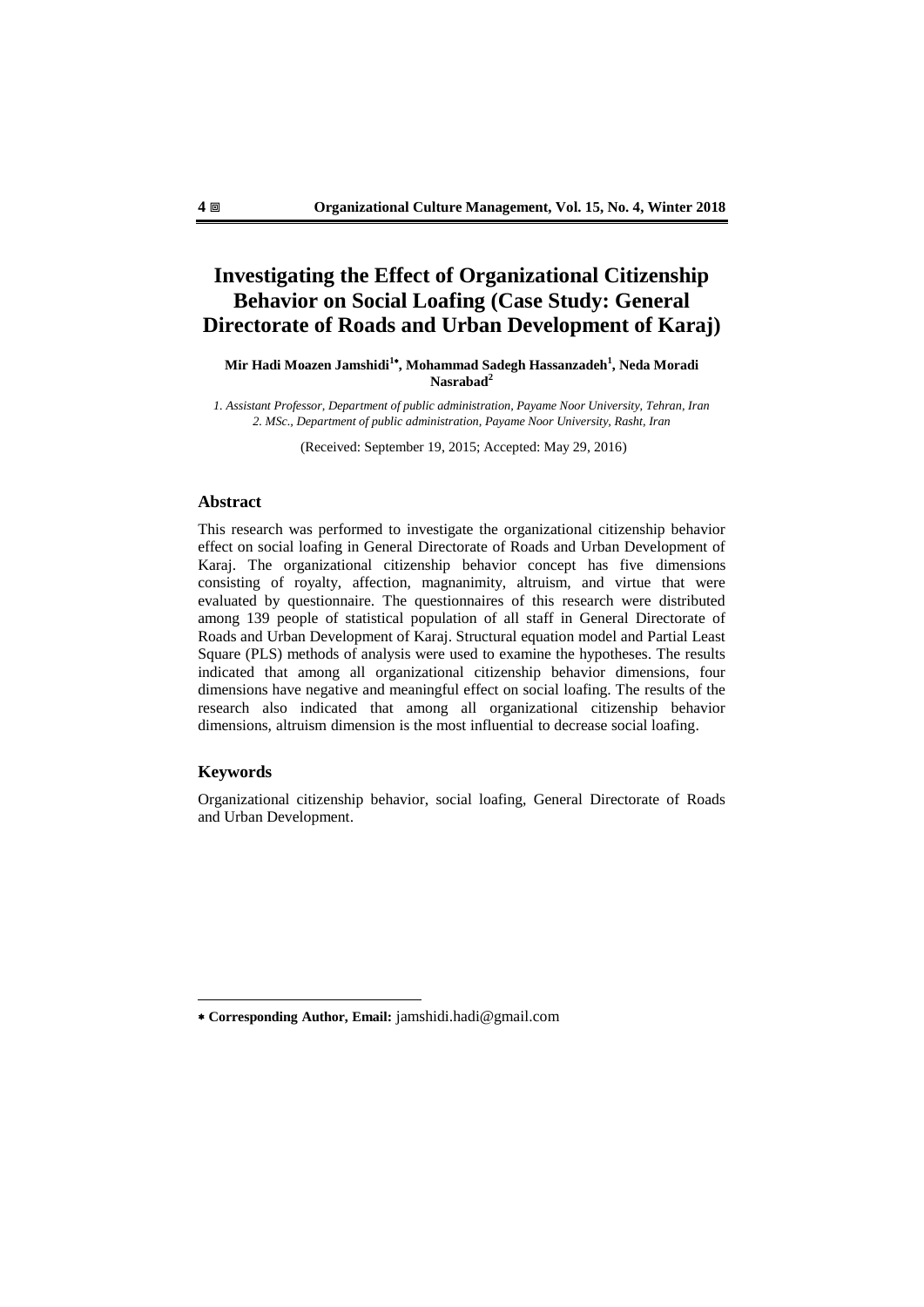## **Mediating Effect of Professional Commitment on the Relationship between Professional Competency and Job Performance (Case Study: The Educationalists in University of Tehran)**

### **Javad Poorkarimi<sup>1</sup> , Sajad Gharloghi<sup>2</sup> , Amin Homayni Damirchi<sup>3</sup> , Mohammed Reza Karami<sup>1</sup>**

*1. Assistant of Professor, Department of Psychology and Education, University of Tehran, Iran 2. Ph.D. Student, Department of Psychology and Education, Shahid Behshti University, Tehran, Iran 3. Ph.D. Student, Department of Psychology and Education, University of Tehran, Iran*

(Received: November 18, 2015: Accepted: May 12, 2016)

### **Abstract**

The present study was done by survey to study the mediating effect of professional commitment on the relationship between professional competency and job performance. Research method was descriptive-correlational with an emphasis on structural equations. Statistical population of the research consists of all educationalists in University of Tehran (N=340). Cochran formula was used to determine the sample size and 180 individuals were selected as the sample that their selection was done by proportional stratified method. Data collection based on the three questionnaires of researcher-made professional competency, Meyer, Allen and Smith' s professional commitment (1993) and Hersey and Goldsmith' s job performance (1981) was performed which their Cronbach's alpha coefficient were obtained respectively, 0.92, 0.91, and 0.95, and face and content validity of the questionnaire were confirmed by experts. The method results showed that professional competency on professional commitment and job performance has a positive and significant impact and professional commitment has a positive and significant impact on job performance. Also, the mediator role of commitment was confirmed in the relationship between professional competency and job performance.

#### **Keywords**

-

Competence, competency, professional competency, professional commitment, job performance.

**Corresponding Author, Email:** sajad.gharloghi@ut.ac.ir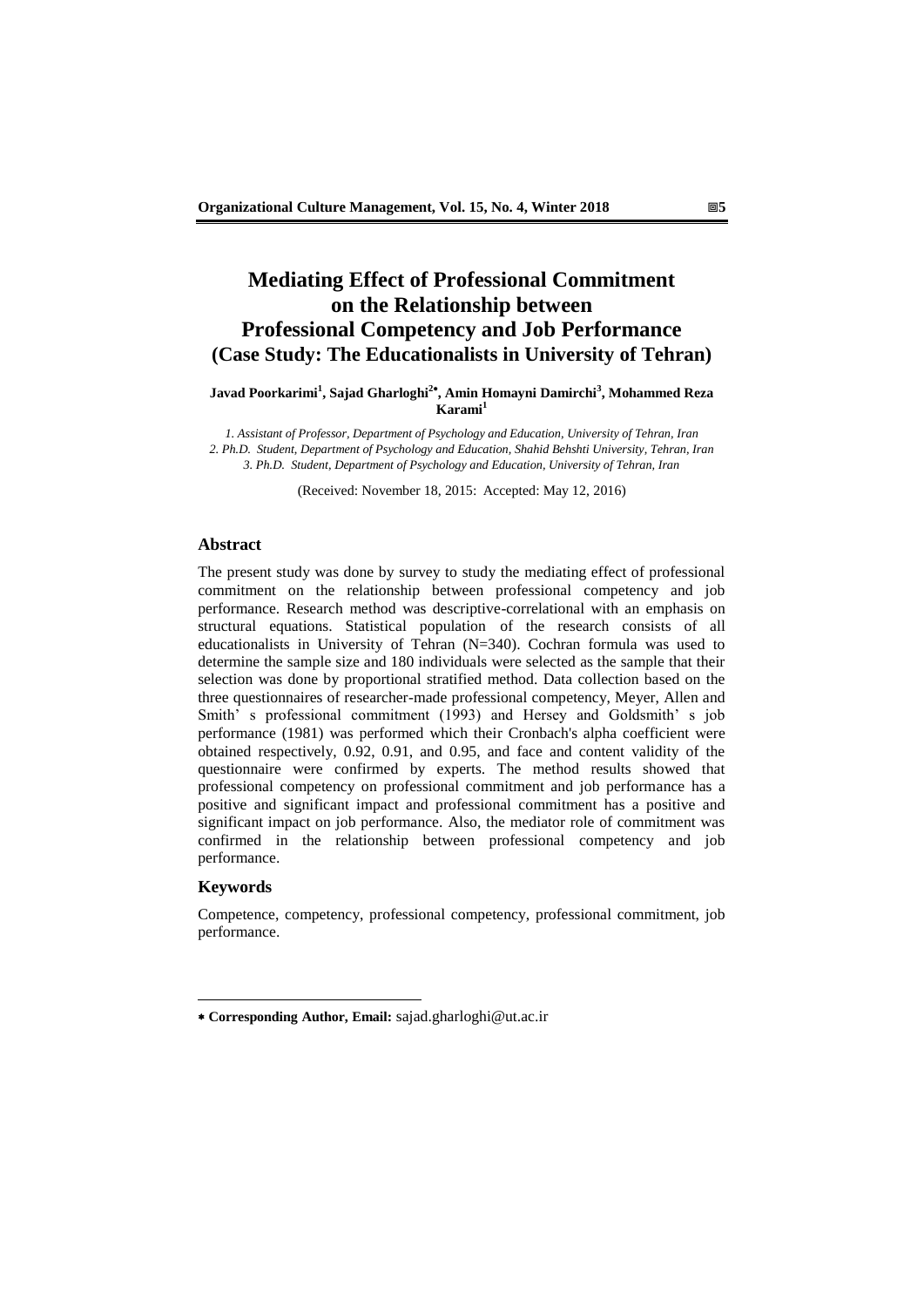# **Impacts of Positive Organizational Behavior on the Reduction of Organizational Cynicism and the Mediating Role of Ethical Leadership**

#### **Mehdi Yazdanshenas**

*Assistant Professor, Faculty of Management & Accounting, Allameh Tabataba`i, University, Tehran, Iran*

(Received: October 3, 2015; Accepted: March 14, 2016)

#### **Abstract**

Because of increasing importance of dealing with organizational cynicism and reducing its harmful consequences for enterprises, this study attempts to analyze impacts of positive organizational behavior factors on the reduction of organizational cynicism. Psychological capital and psychological empowerment have been considered as the main variables of positive organizational behavior. Therefore, efforts have been made to examine the relationships between positive psychological capital and psychological empowerment and organizational cynicism. Importantly, in the meantime, the role of ethical leadership has been considered as a mediator. This research is a descriptive survey which its statistical population consists of employees of Social Security Branches of Qom Province and required data have been gathered through questionnaires. These data have been analyzed via SPSS 22 and AMOS 22 applications. Results of regression analyses and structural equations tests show that psychological capital, psychological empowerment, and ethical leadership can affect organizational cynicism negatively. While, ethical leadership has a mediating role in these relations.

#### **Keywords**

-

psychological capital, psychological empowerment, ethical leadership, organizational cynicism.

**Email:** yazdanshenas@atu.ac.ir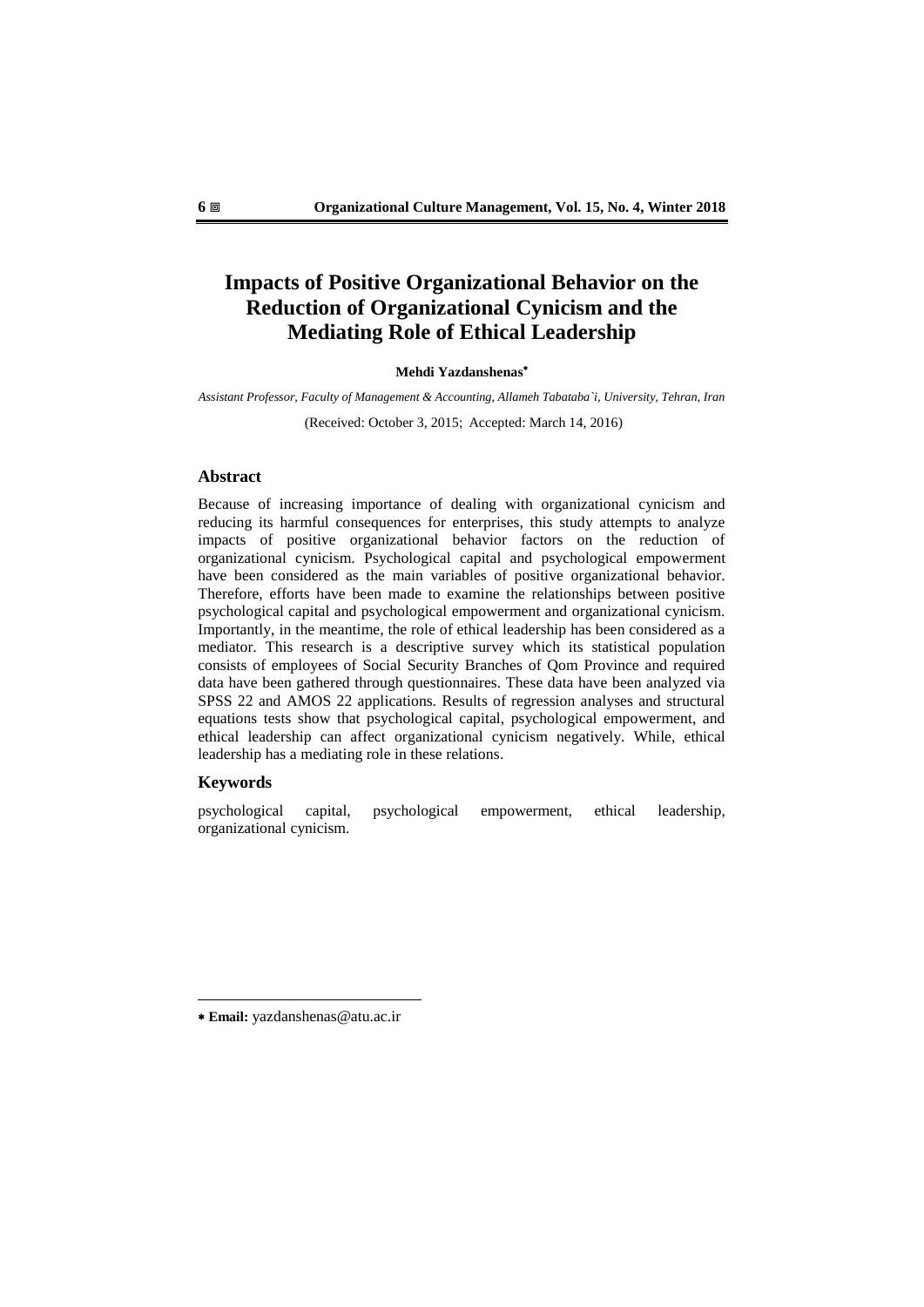# **Predicting Corporation Bankruptcy Using Cash Flow Statement: Applying Artificial Neural Network**

**Soheila Esmaeili1 , Ahm**a**d Googerdchian<sup>2</sup>**

*1. MSc. Student, Department of Management, Faculty of Humanities, Islamic Azad University Najafabad Branch, Iran 2. Assistant Professor, Department of Economics, Faculty of Administrative & Economics, University of* 

*Isfahan, Iran*

(Received: August 11, 2015; Accepted: March 14, 2016)

### **Abstract**

Financial crisis of big companies during this decade led to introduce bankruptcy prediction models. The main objective of this study was to assess the information content of the cash flow of the companies listed in Tehran Stock Exchange for bankruptcy detection using artificial neural networks. The population of this research consists of firms listed in Tehran Stock Exchange for the period from 2005 to 2013. To this end, 84 companies including 42 bankrupt companies and 42 healthy firms were selected. This three-layer perceptron neural network is trained using back-propagation algorithm. According to the results, the neural network model with current liabilities to operating cash flow ratio, operating cash flow to interest coverage ratio, cash return on assets ratio, earnings quality ratio, and the ratio of expected instantaneous power in Iran is capable to predict bankruptcy. The findings also show that the model accurately predicted 99 percent for the year of bankruptcy, and the total insolvency procedures in one, two, and three years prior to bankruptcy are accurately predicted 91, 85, and 70 percent, respectively.

### **Keywords**

-

Multi-layer perceptron network, artificial neural network, cash flow statement, bankruptcy prediction models, bankruptcy.

**Corresponding Author, Email:** soheila.esmaeili2012@gmail.com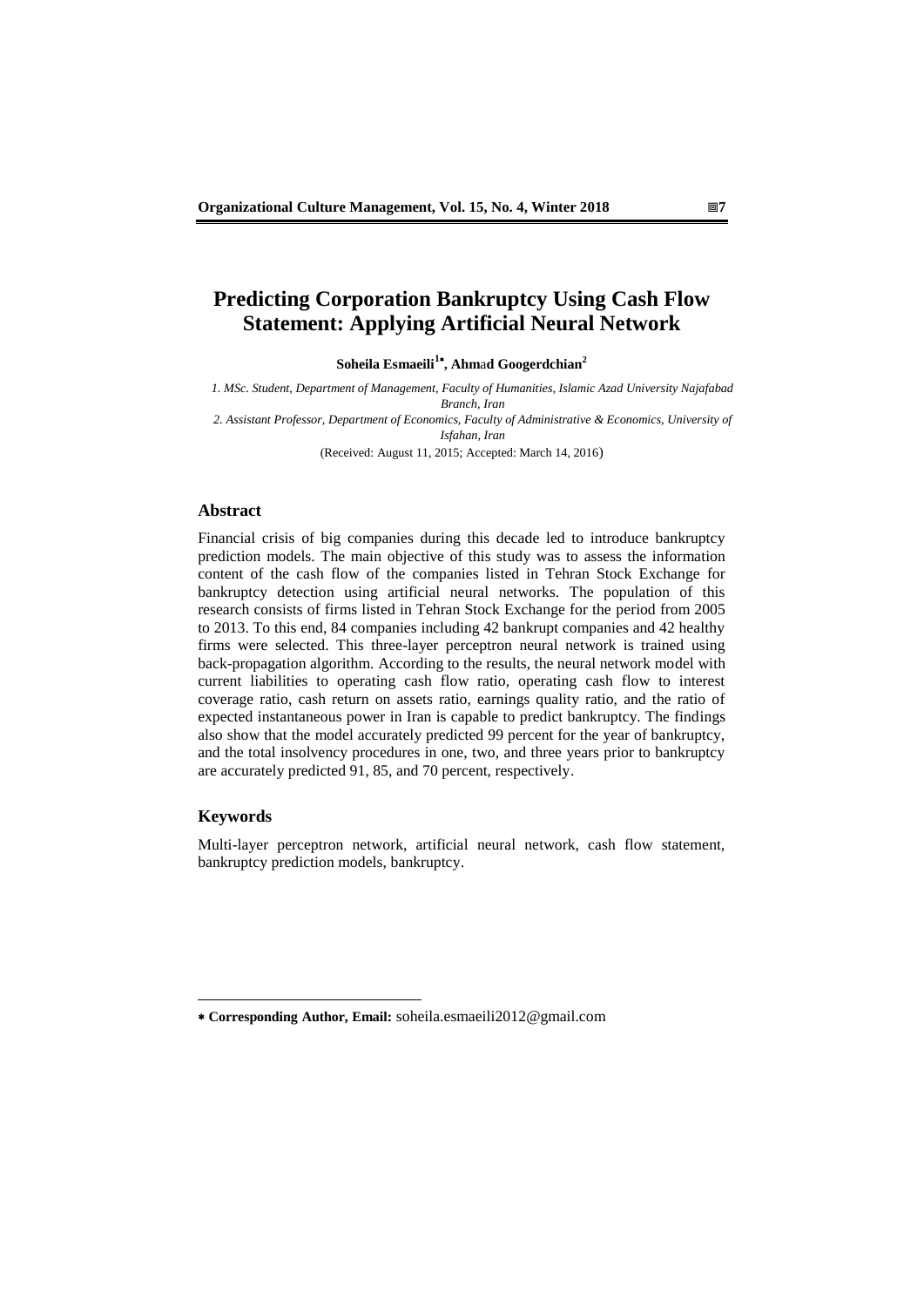## **The Effect of Emotional Memory on Organizational Innovation**

**Hanzaleh Zeynvand Lorestani<sup>1</sup> , Davood Feiz <sup>2</sup>**

*1. Ph.D. Student, Faculty of Economic, Management & Administrative Sciences, University of Semnan, Semnan, Iran 2. Associate Professor, Faculty of Economic, Management & Administrative Sciences, University of Semnan, Semnan, Iran*

(Received: August 16, 2015; Accepted: February 14, 2016)

### **Abstract**

Nowadays, along with development of information technology and knowledgeoriented global economy, the organizations should consider their intangible properties in order to survive and succeed in the current knowledge-based competitive world. Organizational memory as one of the instruments of knowledge management implementation has an important role in collecting and maintaining the organization's produced knowledge. In this regard, the nature of organizational memory including the procedural and declarative memory has attracted many attentions as an attractive research topic in management literature. However, emotional aspect of organizational memory and its effect on organizational innovation is such issue in management literature that few studies have focused on. Thus, this study is to investigate the effect of emotional memory on organizational innovation. On this basis, a questionnaire was distributed between 246 companies of Mashhad industrial state. The face and content validity of questionnaire were evaluated by obtaining the experts' opinions and its construct validity through conducting a confirmatory factor analysis. Research results indicated that emotional memory affects the organizational innovation through declarative memory and procedural memory in addition to the direct effect.

### **Keywords**

-

Organizational memory, emotional memory, declarative memory, procedural memory, innovation.

**Corresponding Author, Email:** h.zeynvand@semnan.ac.ir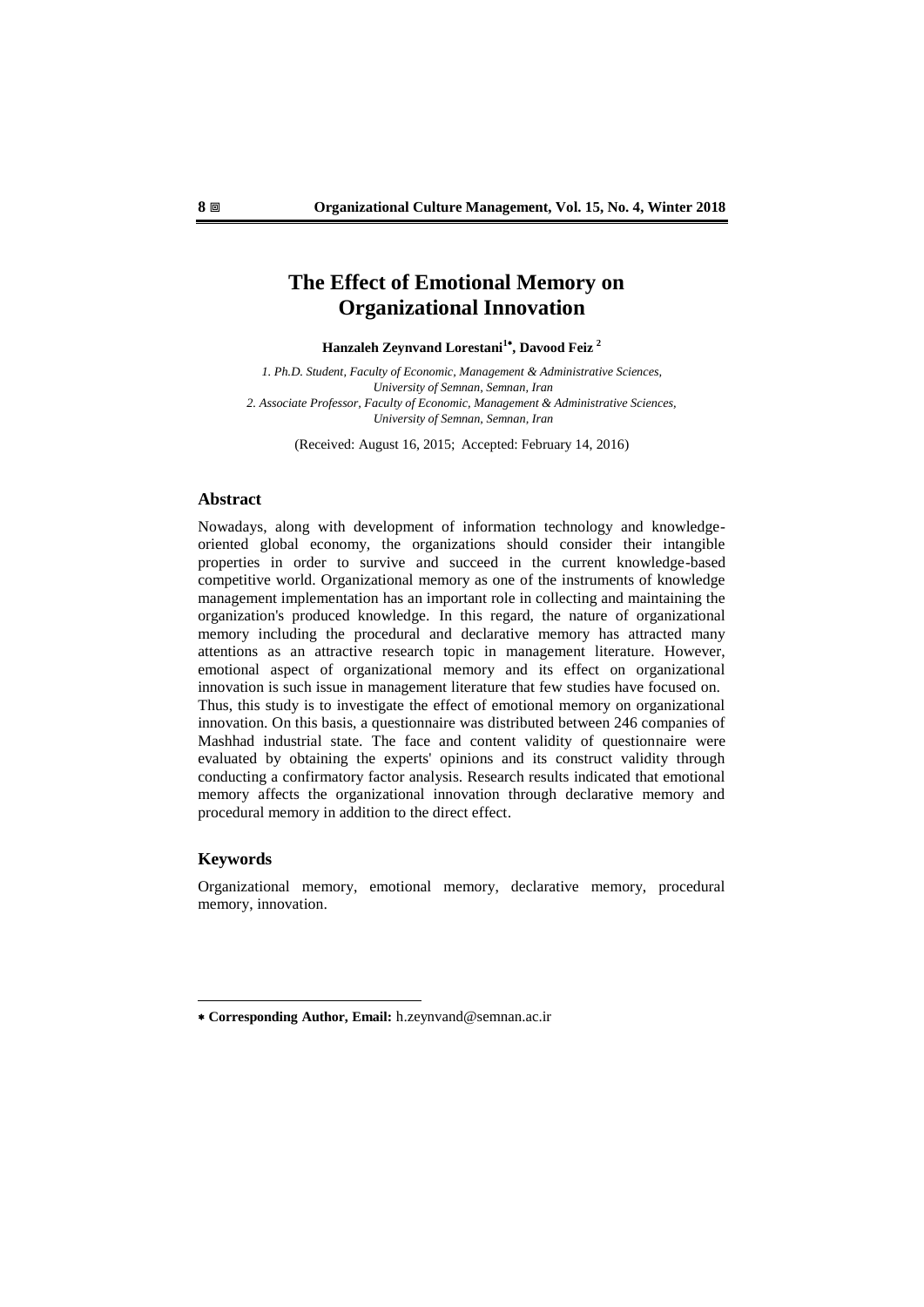# **Effect of Organizational Culture on Social Responsibility and Organizational Commitment in Staff of Sport and Youth Departments: the Mediator Role of Professional Ethics**

#### **Mehdi Salimi**

*Assistant Professor, Faculty of Sport Sciences, University of Isfahan, Isfahan, Iran*

(Received: October 17, 2015; Accepted: June 8, 2015)

### **Abstract**

The purpose of the present study was to investigate the mediator role of professional ethics in organizational culture effects on staff's social responsibility and organizational commitment. Subjects were all staff of Sport and Youth Departments of Esfahan Province. The number of statistical sample was determined by Krejcie and Morgan table to be 201. Sampling was done by classified random method according to geographical distribution of service location. For data collection about organizational culture variable, Denison's questionnaire (2000), about social responsibility variable, Heidarzadeh and Rahpeima's questionnaire (2013), about organizational commitment variable, Allen and Meyer's questionnaire (1990), and about professional ethics variable, Kadvezier's questionnaire (2004) were used. Their face and content validity were confirmed based on professors' comments and their reliability was confirmed by Cronbach's alpha. For data analysis, structural equation modeling by Lisrel software was used. Results showed that organizational culture has a positive and significant effect on organizational commitment, by coefficient of 0.36, indirectly according to professional ethics mediator variable and on social responsibility by coefficient of 0.37. Thus, the mediator role of professional ethics variable and the research conceptual model were confirmed.

### **Keywords**

-

Organizational culture, social responsibility, organizational commitment, professional ethics, sport and youth departments

**Email:** m.salimi@spr.ui.ac.ir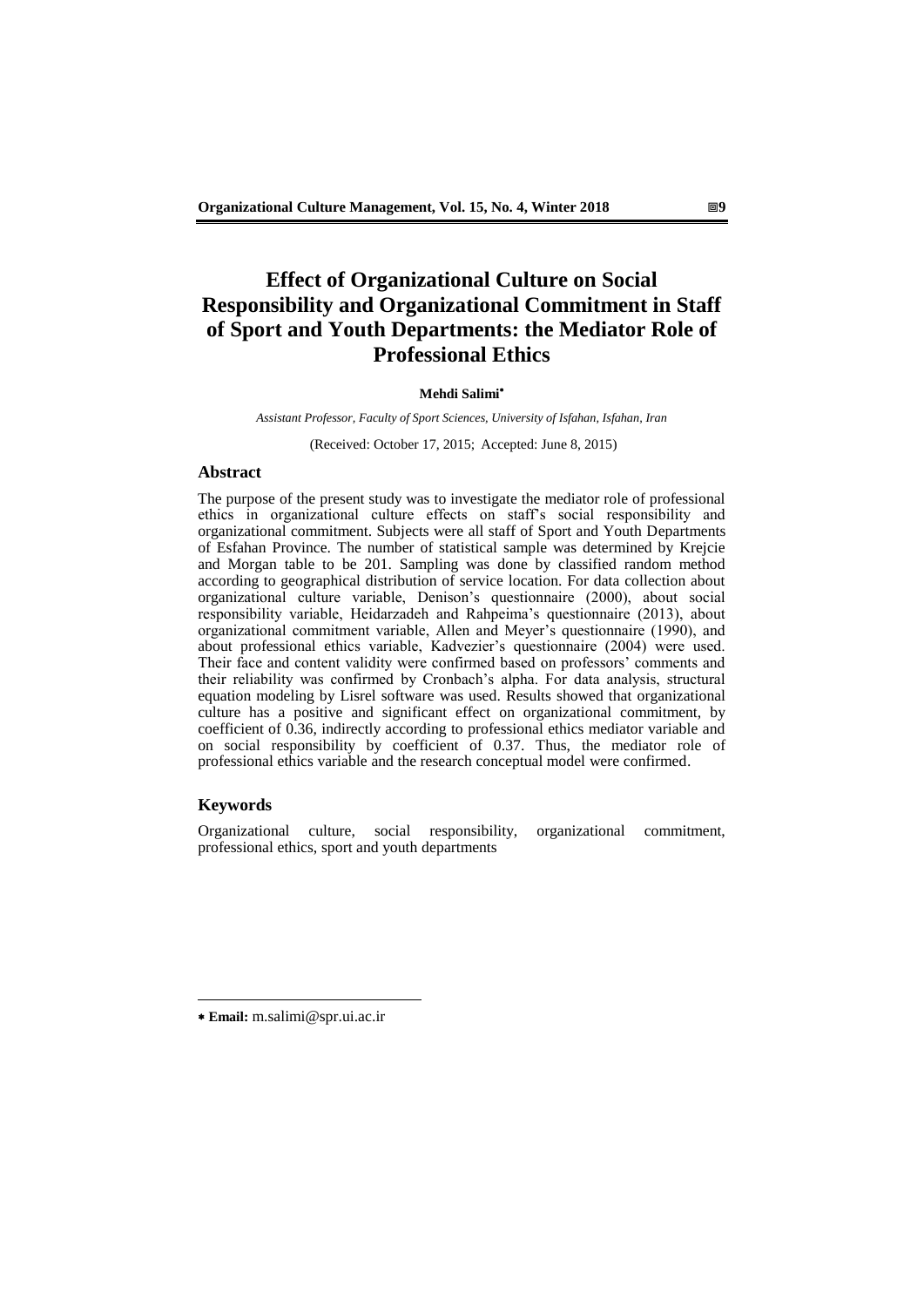## **Identification of Generations in the Workplace in Iran**

**Morad Mosaferi Qomi<sup>1</sup> , Abbasali Rastegar<sup>2</sup> , Adel Azar<sup>3</sup> , Hossein Damghanian<sup>4</sup>**

*1. Ph.D. Student, Faculty of Economic and Management, University of Semnan, Semnan, Iran*

*2. Associate Professor, Faculty of Economic and Management, University of Semnan, Semnan, Iran*

*3. Professor, Faculty of Management and Economic, University of Tarbiat Moddares, Tehran, Iran*

*4. Associate Professor, Faculty of Economic and Management, University of Semnan, Semnan, Iran*

(Received: October 11, 2015; Accepted: April 6, 2016)

### **Abstract**

One of the effective factors in establishing communication with other people, in addition to the differences in personality, perception and values is the differences of generations in workplace. The primary purpose of the current study is the identification of current generations in organizations. According to the purpose, the present study is an applied research and due to the methodology this is a descriptive survey research. The statistical population of the present study consists of all governmental organizations. A number of 1353 employees from 5 provinces were selected as a sample via cluster sampling. Then, after data collection through researcher-made questionnaire, the research hypotheses were analyzed using SPSS. Findings obtained from data analysis indicate that there are 4 generations in Iran's workplace. The present study reveals that there are differences among generations including organizational hierarchy, computer using, and etcetera. These differences can make problems in coordination, coherence, and communication among different generations. Then, it requires understanding and improving communication skills in dealing with multi-generational forces in workplace.

### **Keywords**

-

Generations, generation gap, generations in the workplace.

**Corresponding Author, Email:** a\_rastgar@semnan.ac.ir